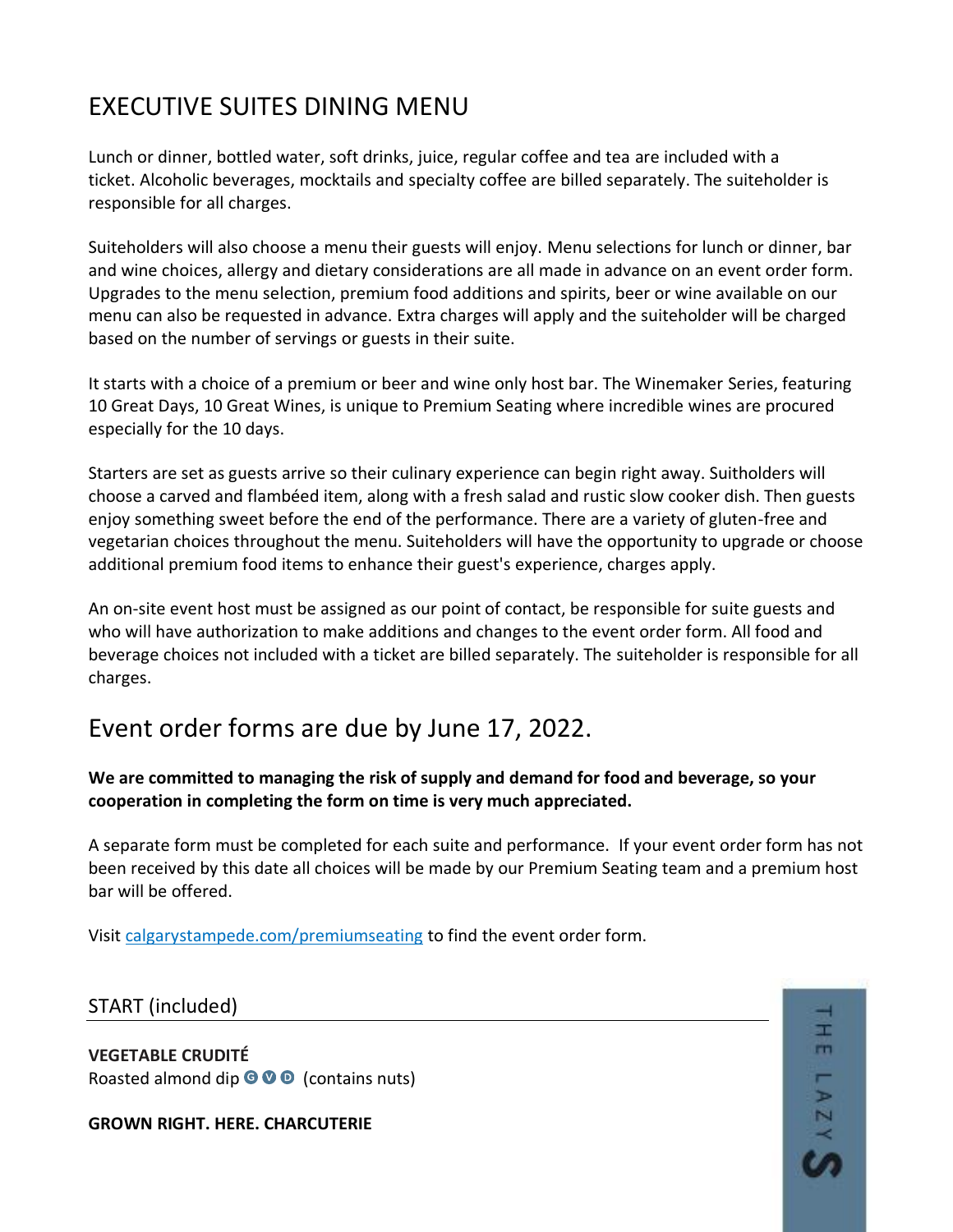*VDG Salumi, Valbella* wild boar pate, Alberta cheeses, olives, pickled vegetables, Saskatoon berry jelly, crisps

**BROCCOLI + RICE CRUMBLE**  Japanese tamari © ®

**ROASTED PROCUITTO-WRAPPED ASPARAGUS**

Maple-bourbon glaze  $\bigcirc$   $\bigcirc$ 

STAMPEDE TRAIL MIX **O** (contains nuts)

*HARD BITE* **CHIPS**

## PREMIUM START

You can choose to add to your culinary experience by adding additional start menu items. Charges apply based on number of servings.

#### **FRESH-SHUCKED BC OYSTERS**

Two oysters, finger lime mignonette, *Northern Divine* caviar *18 per serving (minimum order 6)*

#### **JUMBO PRAWN SHOOTER**

Tajin charred prawns, cucumber, chipotle mezcal sauce  $\bullet$   $\bullet$ *15 per serving (minimum order 6)*

## **TUNA + WATERMELLON CEVICHE**

Jalapeno puree, watermelon miso, enoki tempura <sup>o o</sup> *16 per serving (minimum order 6)*

## **WAGYU BEEF CARPACCIO**

Horseradish aioli, fried quail egg, *Northern Divine caviar,* fresh chive, fried brioche *18 per serving (minimum order 6)*

**EXOTIC FRUIT MARTINI** Mango, kiwi, jackfruit, dragon fruit, papaya, pineapple <sup>@ @ 0</sup> *10 per serving (minimum order 6)*

SALAD (choose one)

**ROASTED PEACH** Torched cherry tomato, burrata cheese, fresh basil, balsamic crème <sup>®</sup>

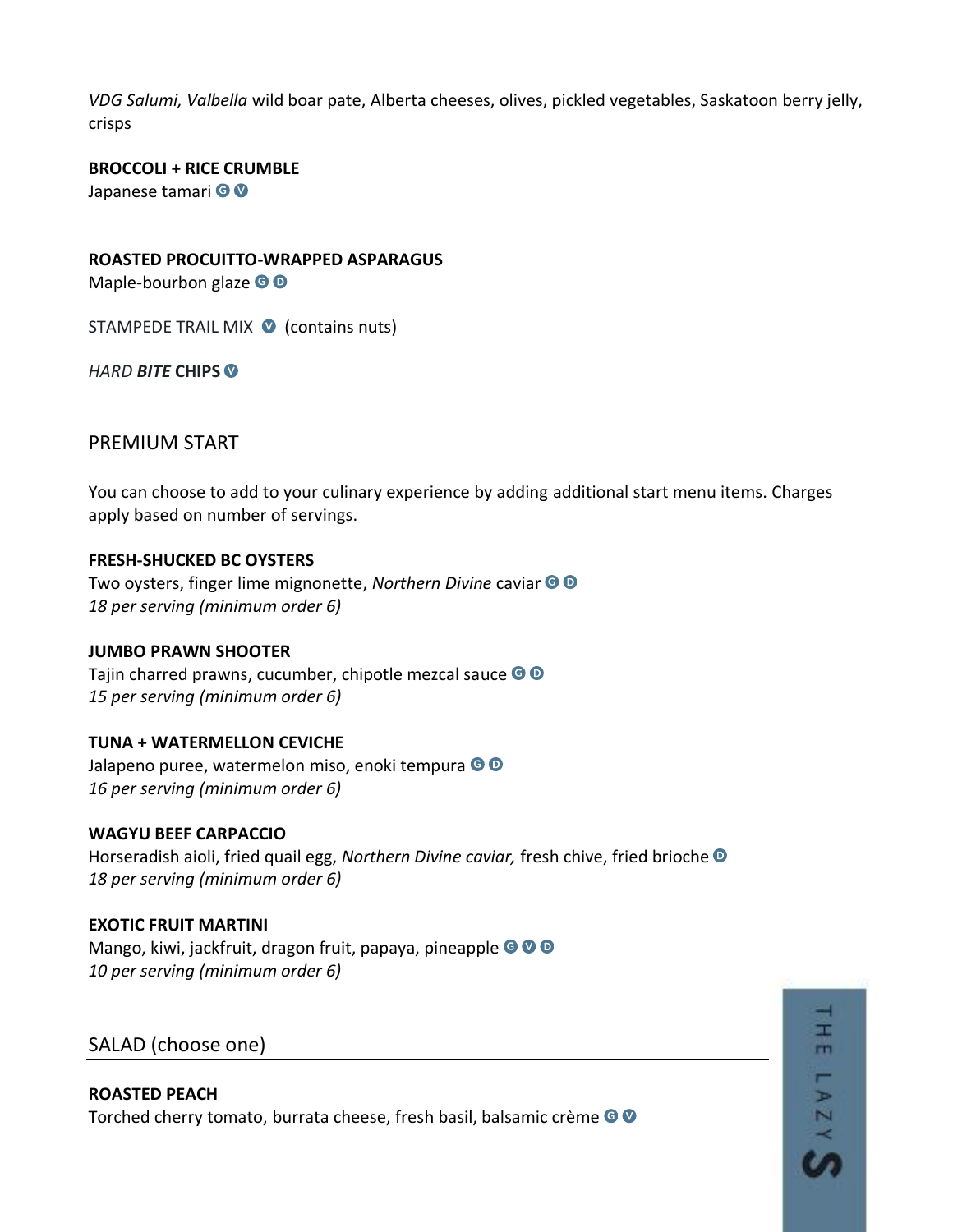#### **WATERMELON CUCUMBER**

Feta, fresh mint, Maldon salt, basil-infused EVOO <sup>O</sup>

#### **QUINOA ENDIVE**

Apples, fried beets, orange vinaigrette  $\bigcirc \hspace{-0.15cm} \bigcirc \hspace{-0.15cm} \bigcirc \hspace{-0.15cm} \bigcirc$ 

RUSTIC SLOW COOKING (choose one)

**CHARRED BEEF BRISKET ENDS** Gochujang BBQ sauce <sup>OO</sup>

**CHICKEN COQ AU VIN** Root vegetables, cipollini onions, red wine braise <sup>o o</sup>

**SOUTHERN-STYLE STICKY PORK RIBS**  Pineapple-bourbon sauce <sup>o</sup>

## **WALNUT CANNELONI** Lemon ricotta cream, caramelized onion, Parmesan cheese, tomato rosé sauce <sup>1</sup> (contains nuts)

## CARVE (choose one)

**AAA ALBERTA BEEF STRIPLOIN** Cowboy spice rub, grainy mustard, Stampede signature horseradish, brioche cocktail buns  $\bullet$   $\bullet$ 

#### **PORK TENDERLOIN WELLINGTON**

Puff pastry, mushroom duxelle, charred tomato chutney

#### **BAKED SALMON EN PAPILLOTE**

Asparagus, cherry tomatoes, citrus, fresh herbs <sup>G</sup>

**SOUS VIDE ALBERTA LEG OF LAMB** Garlic-rosemary + paprika rub, tzatziki, brioche cocktail buns

Gluten-free buns available upon request.

## PREMIUM CARVE UPGRADE (replaces the carve choice)

Upgrade to a premium carved choice. The following items are charged per person based on the number of guests in your suite.

r m.

N

07

#### **ROAST PEKING DUCK**

Hoisin, cucumber, fresh chives, steamed Asian bun <sup>D</sup>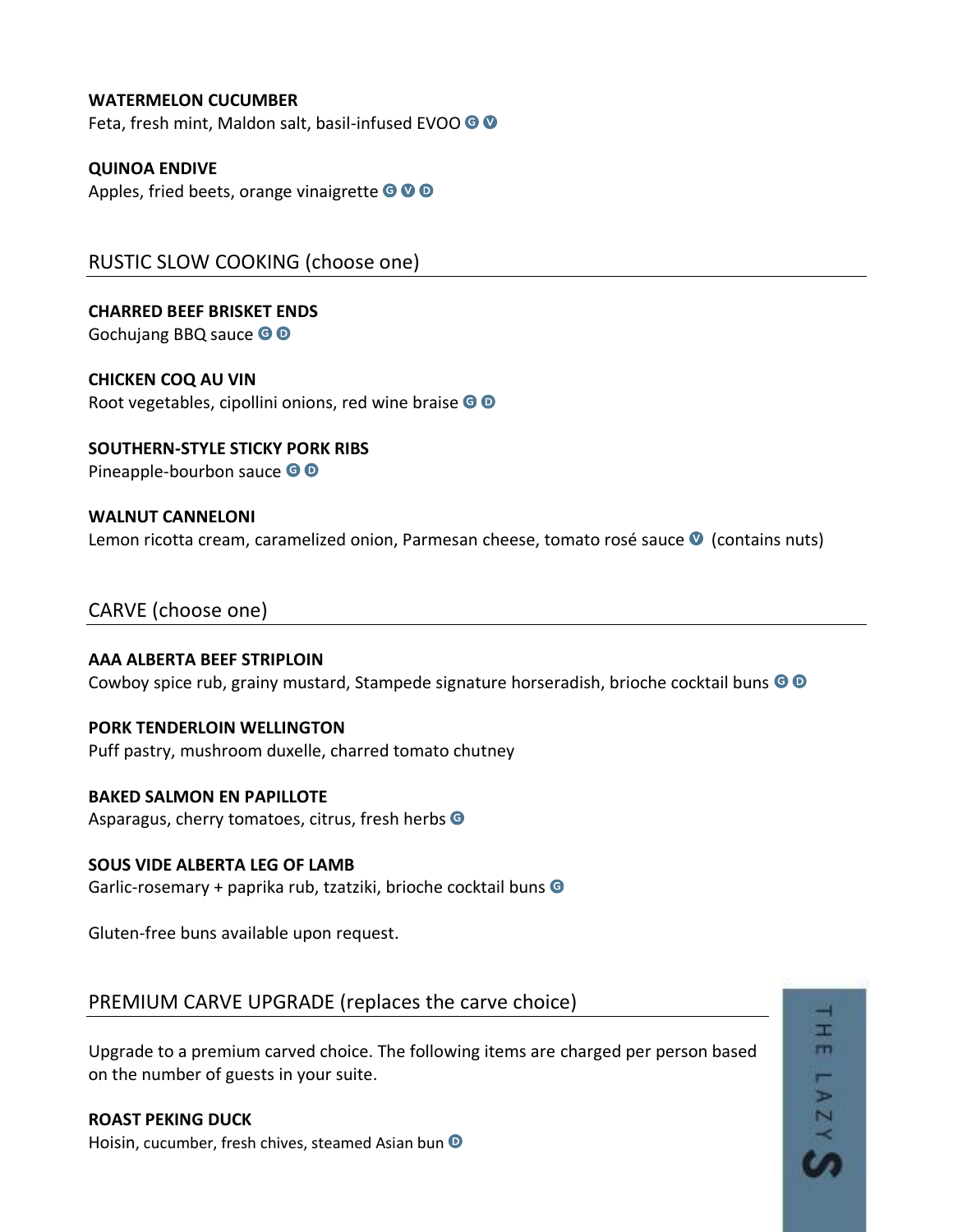*20 per guest*

**MIXED GRILL** Pistachio-crusted rack of lamb, *Meadow Creek* foie gras sausage, smoked brisket, BBQ pork ribs (*contains nuts) 25 per guest*

#### **GRILLED TOMAHAWK STEAK (32 oz)**

Smoked porcini + morel mushroom ragout, orange-rosemary compound butter, grainy mustard, Stampede signature horseradish <sup>O</sup> *30 per guest (serves 4)*

**BUTTER-POACHED GIANT LOBSTER TAIL**  Preserved lemon aioli, fresh chives, fried brioche *30 per guest (serves 4)*

FLAMBÉ (choose one)

**CAJUN-HONEY SHRIMP** Bourbon, garlic, lemon, tamari <sup>OO</sup>

**RED THAI CURRY PEI MUSSELS** Cognac, coconut cream, fresh Thai basil, naan bread

**CHICKEN ADOBO**  Coconut rum, pineapple, young coconut © ©

## **SAGANAKI SHEEP CHEESE**

Ouzo, kefalograviera, preserved lemon, toasted baguette

PREMIUM FLAMBÉ UPGRADE (replaces the flambé choice)

Upgrade to a premium flambéed choice. The following items are charged per person based on the number of guests in your suite.

#### **SIZZLING PEPPER STEAK**

Cognac, marinated AAA Alberta beef tenderloin medallions, chimichurri rojo, avocado cream <sup>G</sup> *25 per guest*

**BEER-BRAISED CHERRY STONE CLAMS** Tequila, jalapenos, garlic, corn, fresh cilantro <sup>D</sup> *20 per guest*

**PEI LOBSTER TAILS** Brandy, cream, cherry tomatoes, garlic, fresh herbs  $\bullet$ *29 per guest*

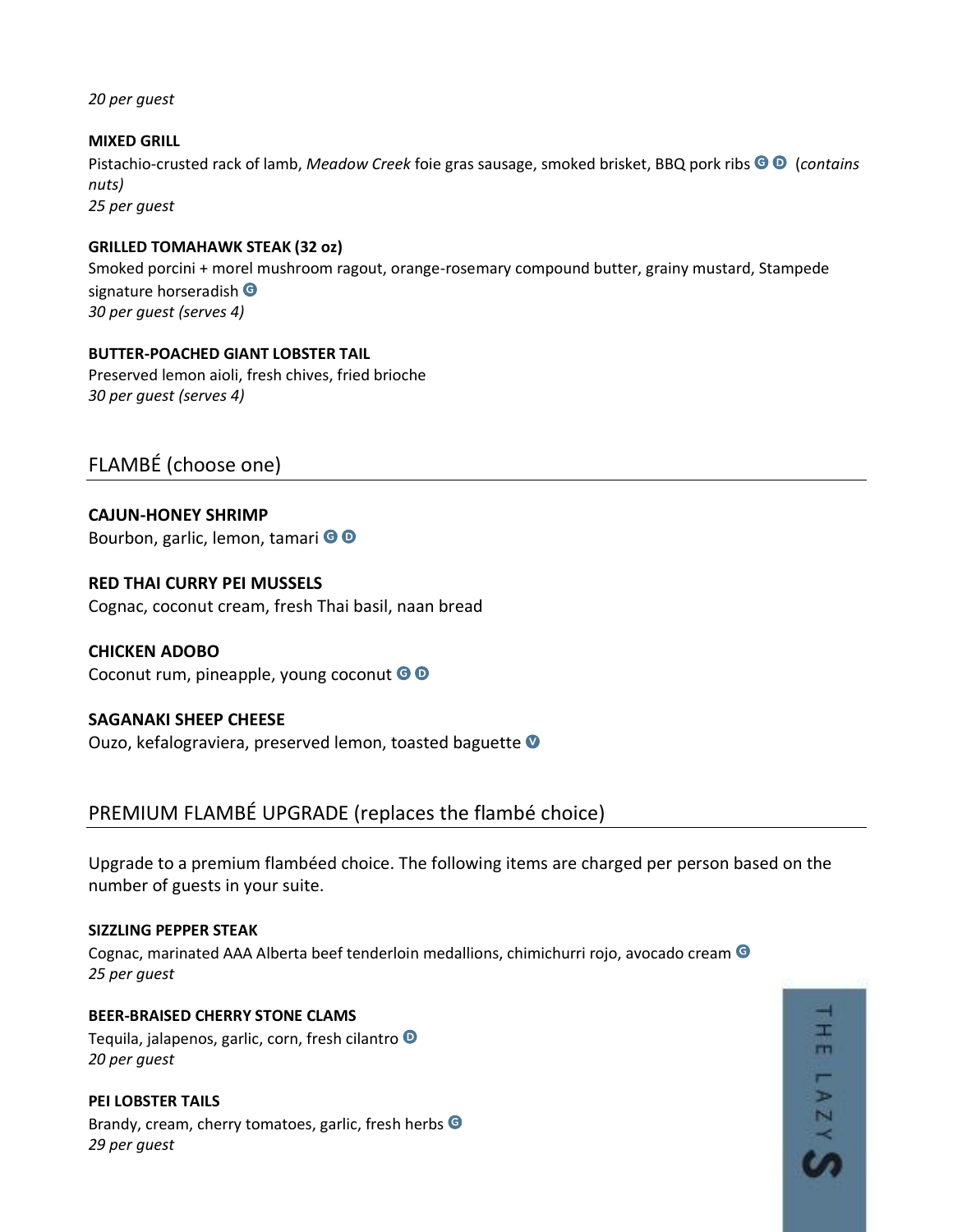## DESSERT (included)

**RUM-MACERATED FRESH SEASONAL FRUIT CUP + MINT-LIME JELLY DOUBLE CHOCOLATE BROWNIES LEMON MOUSSE SHOOTER ORANGE JELLY ROLL SASKATOON BERRY CRUMBLE TART RASPBERRY MOUSSE SHOOTER** *NOTA'S GELATO* **SALTED CARAMEL CUP**

### COWKID MENU

Cowkids 12 and under can enjoy these choices at no additional charge.

**CHEESE PIZZA CHICKEN FINGERS FRENCH FRIES VEGGIES + RANCH DIP FRUIT SALAD @ @ @** 

## FOOD SENSITIVE

If you are hosting a guest who is vegetarian, vegan or is food sensitive, you can request a plated meal to compliment the variety of options already available on the menu, at no additional charge.

**VEGETARIAN + VEGAN | GRILLED CAULIFLOWER STEAK** Roasted mushrooms, carrot puree, beetroot tartare, avocado <sup>o o o</sup>

**FOOD SENSITIVE + ALLERGIES | GRILLED AAA ALBERTA BEEF STRIPLOIN** Red wine jus, potato pavé, summer vegetables <sup>o o</sup>